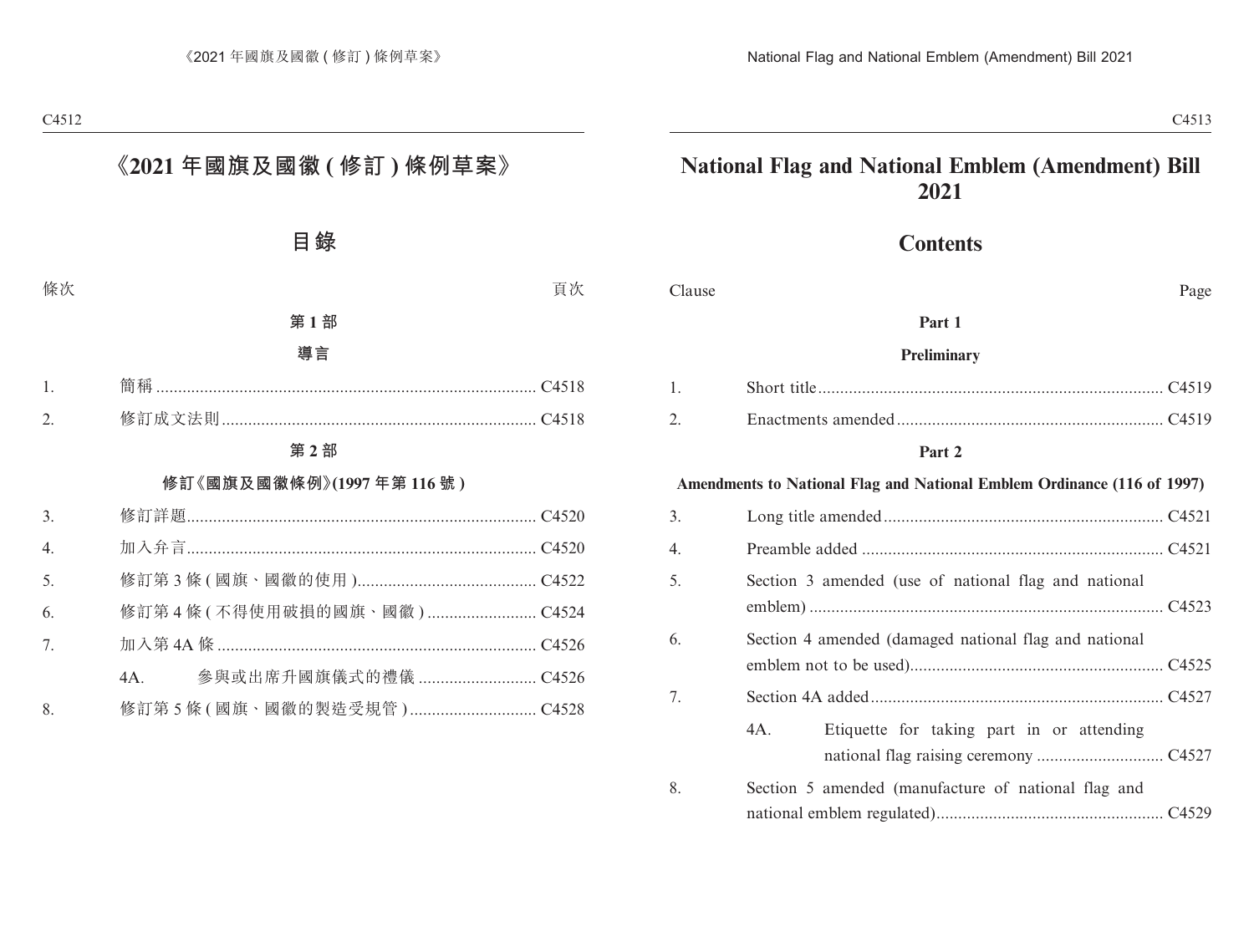### National Flag and National Emblem (Amendment) Bill 2021

|        |                                                               | C4515 |
|--------|---------------------------------------------------------------|-------|
| Clause |                                                               | Page  |
| 9.     | Section 6 amended (prohibition on certain uses of             |       |
|        |                                                               |       |
| 10.    |                                                               |       |
|        | Protection of national flag and national<br>7.                |       |
|        |                                                               |       |
| 11.    |                                                               |       |
|        | 7A.<br>Education in national flag and national                |       |
|        | 7B.<br>Inclusion in sound broadcasting and domestic           |       |
|        |                                                               |       |
| 12.    | Section 8 amended (copy of national flag or national          |       |
|        |                                                               |       |
| 13.    |                                                               |       |
| 14.    | Schedule 1 amended (specifications for the national flag      |       |
|        |                                                               |       |
| 15.    | Schedule 2 amended (specifications for the national           |       |
|        |                                                               |       |
| 16.    | Schedule 3 amended (conditions for flying the national        |       |
|        | flag at half staff, the priority of the national flag and the |       |
|        |                                                               |       |
|        | Part 3                                                        |       |
|        | Amendment to Registered Designs Ordinance (Cap. 522)          |       |

| 17. |  |
|-----|--|
|-----|--|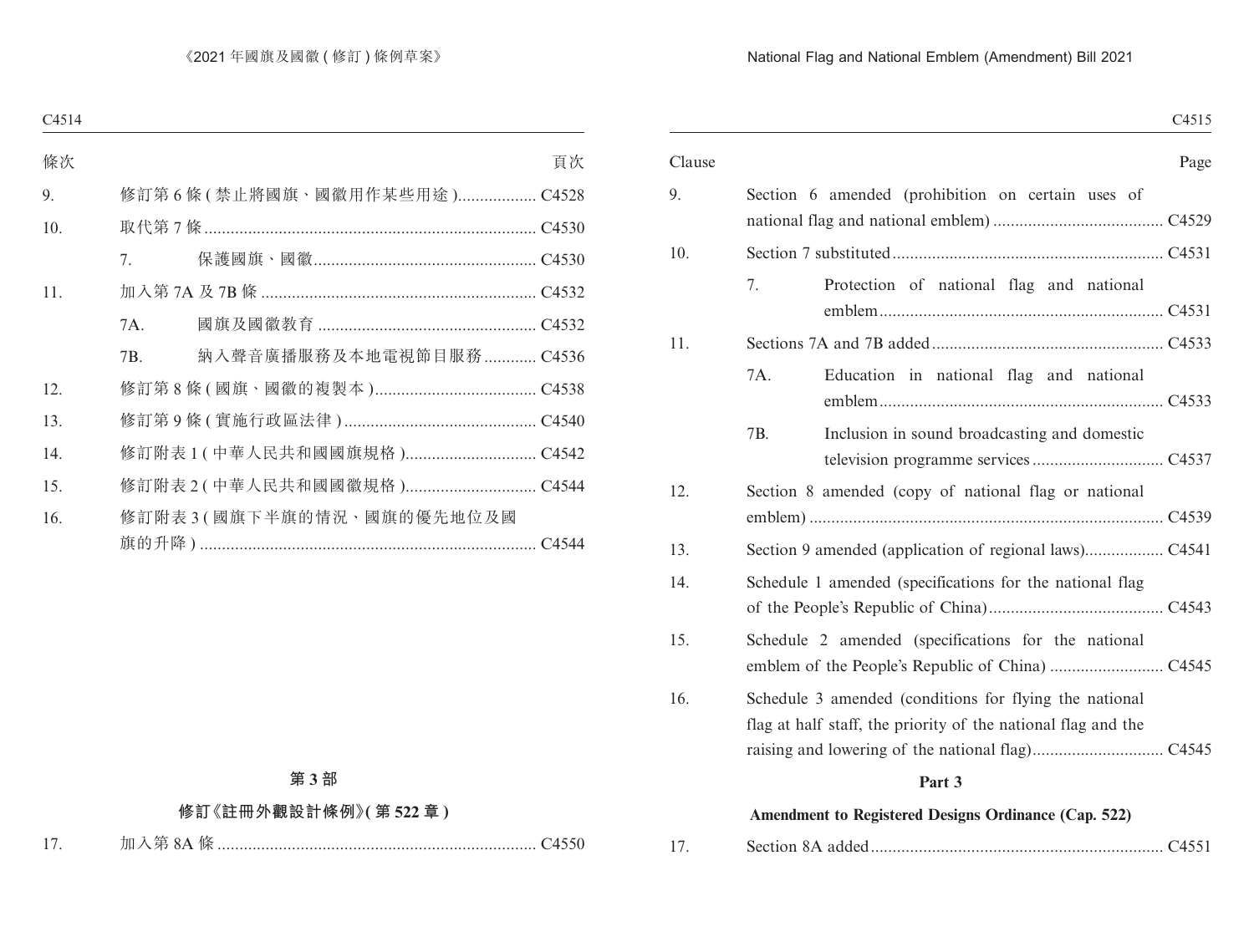|                                                              | C <sub>4517</sub> |
|--------------------------------------------------------------|-------------------|
|                                                              | Page              |
| Designs with national flag or national emblem                |                   |
| Part 4                                                       |                   |
| Amendment to Registered Designs Rules (Cap. 522 sub. leg. A) |                   |
| Section 12 amended (evidence relating to armorial            |                   |
|                                                              |                   |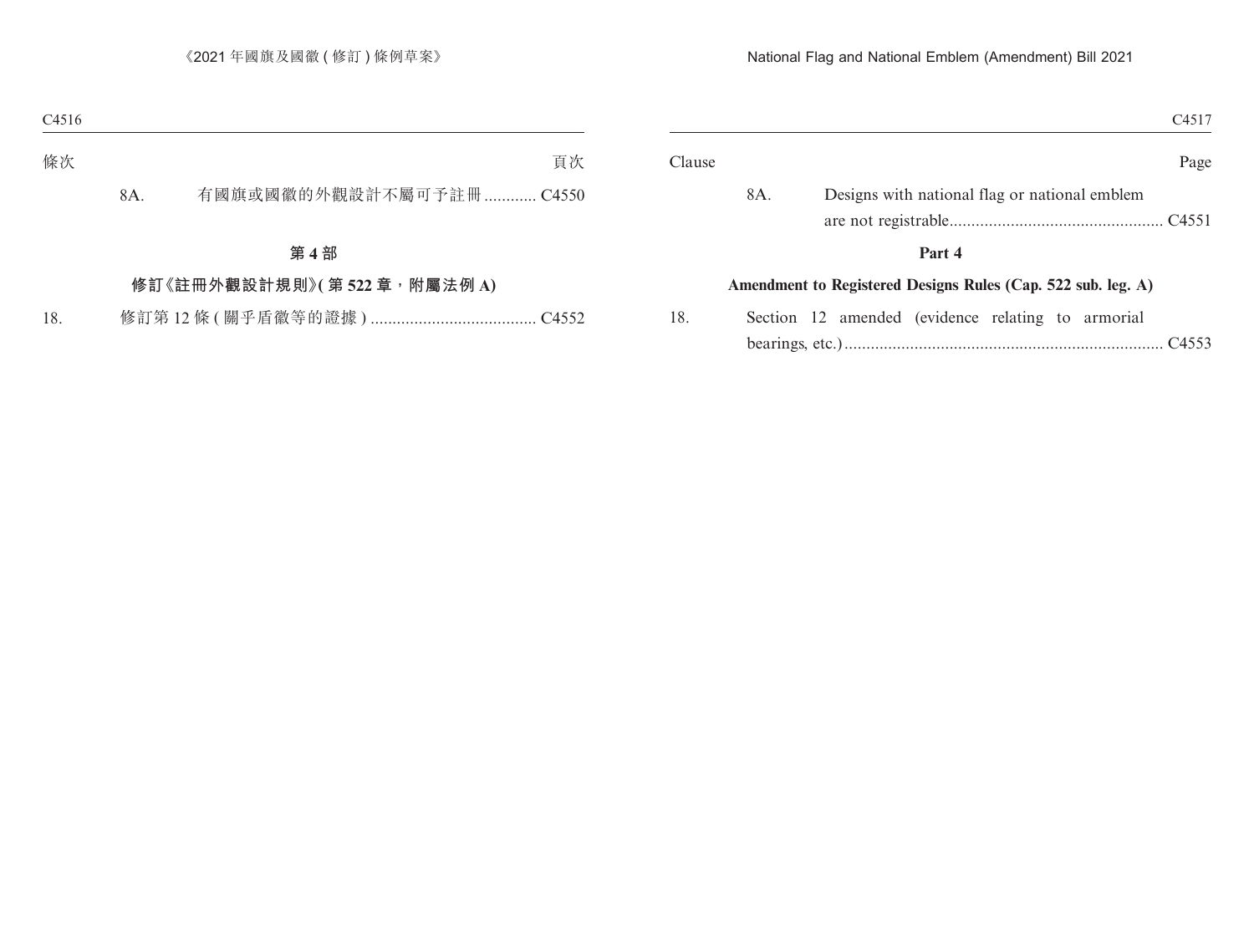# A BILL

# To

Amend the National Flag and National Emblem Ordinance in light of the Decision of the Standing Committee of the National People's Congress on Amending the Law of the People's Republic of China on the National Flag, and on Amending the Law of the People's Republic of China on the National Emblem, adopted at the 22nd Meeting of the Standing Committee of the Thirteenth National People's Congress on 17 October 2020; and to provide for incidental matters.

Enacted by the Legislative Council.

# **Part 1**

# **Preliminary**

#### **1. Short title**

This Ordinance may be cited as the National Flag and National Emblem (Amendment) Ordinance 2021.

#### **2. Enactments amended**

The enactments specified in Parts 2, 3 and 4 are amended as set out in those Parts.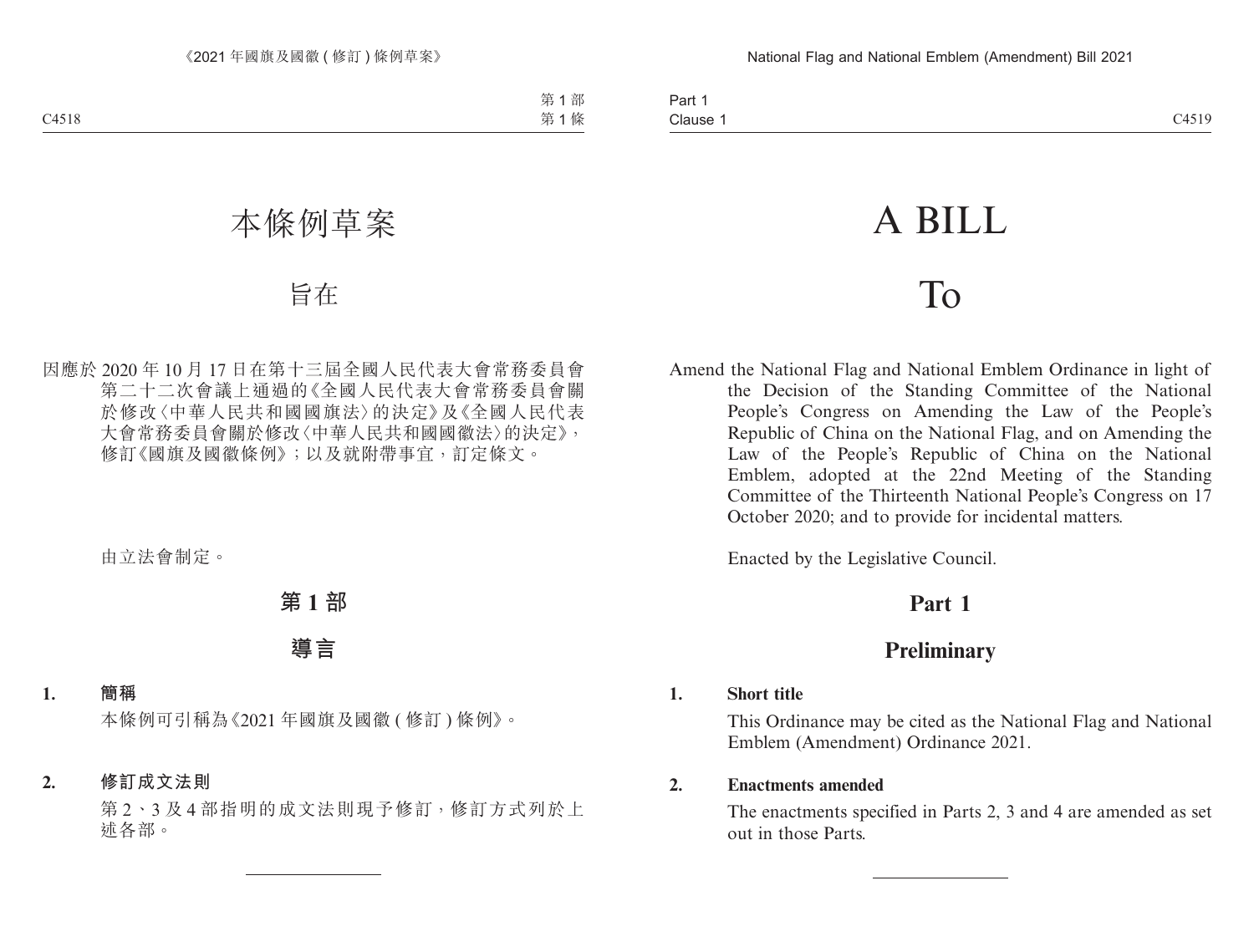# **Part 2**

# **Amendments to National Flag and National Emblem Ordinance (116 of 1997)**

#### **3. Long title amended**

The long title—

#### **Repeal**

"emblem"

#### **Substitute**

"emblem, and for the promotion of the national flag and national emblem,".

#### **4. Preamble added**

Before section 1—

**Add**

#### "**Preamble**

#### WHEREAS—

- (1) the national flag and national emblem of the People's Republic of China are a symbol and sign of the People's Republic of China;
- (2) all individuals and organizations should respect and cherish the national flag and national emblem, and use the national flag and its design on appropriate occasions; and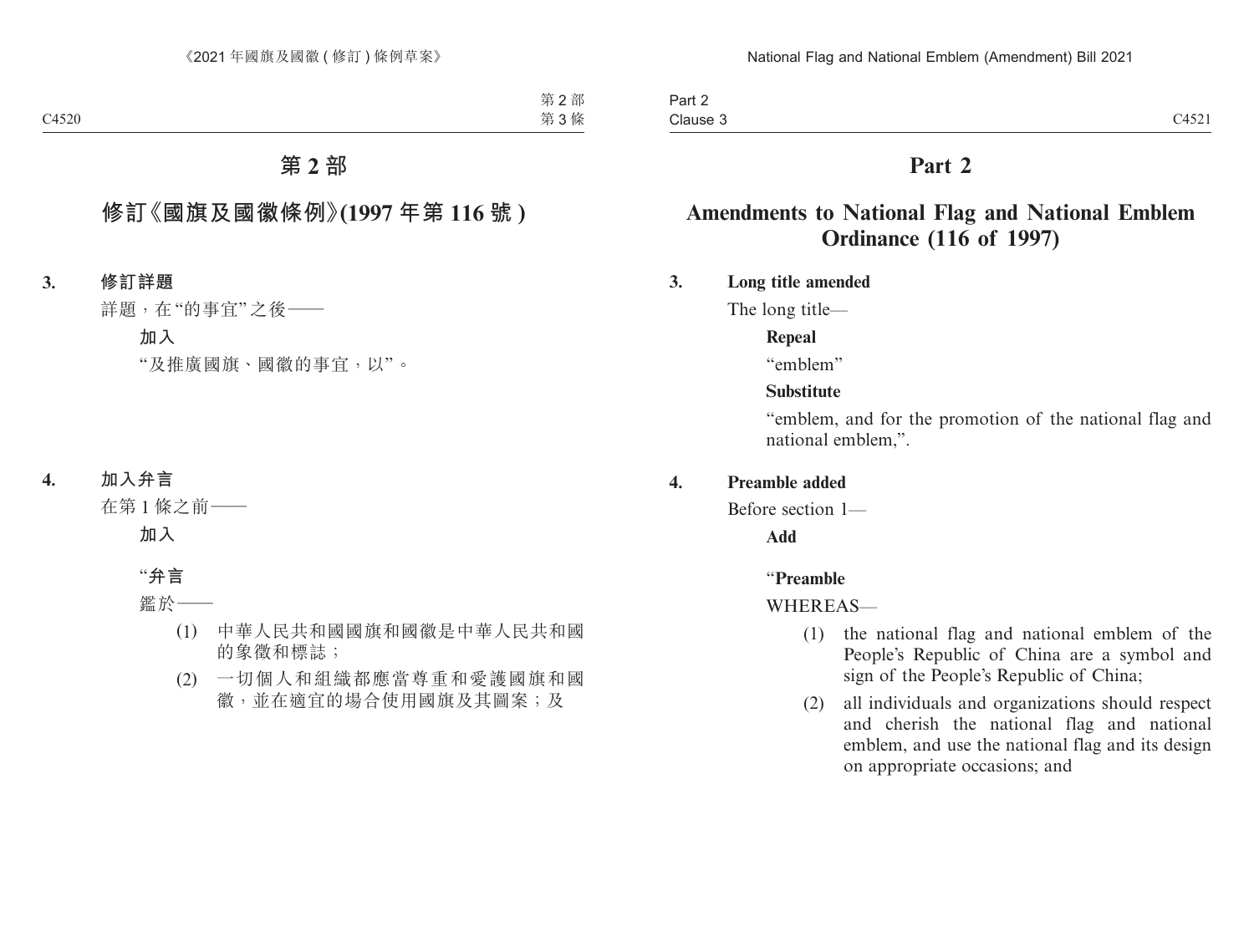| $\sim$<br>-<br>Part 2                                                                                                     |                                 |
|---------------------------------------------------------------------------------------------------------------------------|---------------------------------|
| Clause<br>the contract of the contract of the contract of the contract of the contract of the contract of the contract of | CAPO<br>$\mathcal{A}$<br>ヘンコンムコ |

(3) this Ordinance is enacted to preserve the dignity of the national flag and national emblem, to regulate the use of the national flag and national emblem, to enhance citizen awareness of the People's Republic of China, and to promote patriotism:".

#### **5. Section 3 amended (use of national flag and national emblem)**

(1) Section 3, heading, after "**emblem**"—

**Add**

"**etc.**".

(2) After section 3(2)—

#### **Add**

- "(2A) The Chief Executive may stipulate the organizations that must use the design of the national emblem in a prominent position on the home page of their websites.".
- (3) After section 3(3)—

#### **Add**

- "(3A) The Chief Executive may make stipulations in relation to the recovery and disposal of national flags and national emblems.
	- (3B) The Government may provide on a website of the Government a standard version of the design of the national flag and national emblem for online use.".
- (4) Section 3(4)—

# **Repeal**

everything after "Schedule 3"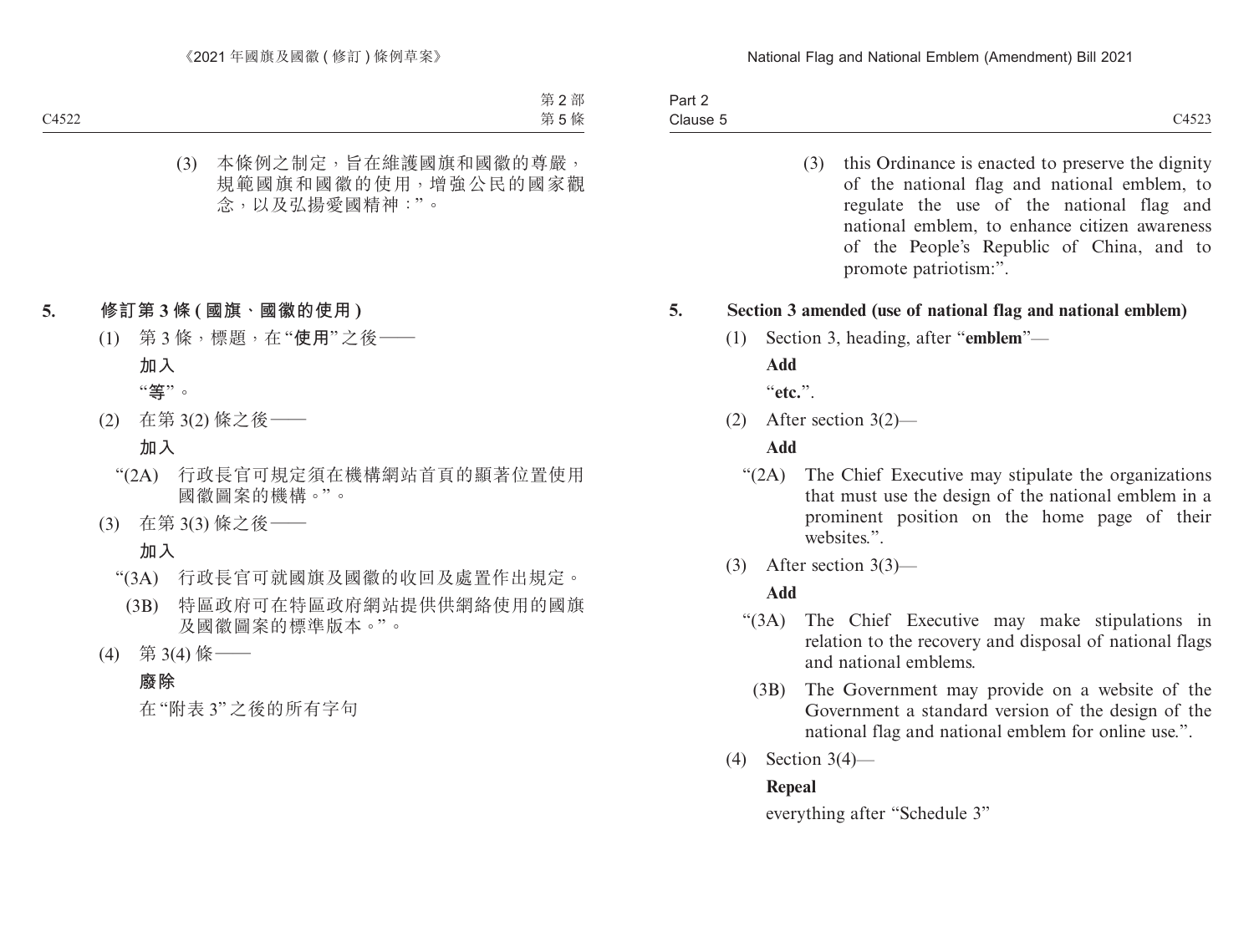| Part ∠   |                  |
|----------|------------------|
| Clause 6 | 1524<br>ـہ ہے تπ |

#### **Substitute**

"specifies—

- (a) the conditions under which the national flag is flown at half staff;
- (b) the priority of the national flag;
- (c) the raising and lowering of the national flag;
- (d) the use of the national flag at mourning ceremonies; and
- (e) the method for using the design of the national emblem in foreign affairs activities.".
- **6. Section 4 amended (damaged national flag and national emblem not to be used)**
	- (1) Section 4, heading—

**Repeal**

"**Damaged national flag and national emblem not to be used**"

**Substitute**

"**National flag and national emblem not to be used inappropriately etc.**".

(2) Section 4—

**Renumber the section as section 4(1).**

(3) After section  $4(1)$ —

**Add**

"(2) A national flag or a national emblem must not be displayed upside down, and must not be displayed or used in any way that undermines the dignity of the national flag or the national emblem.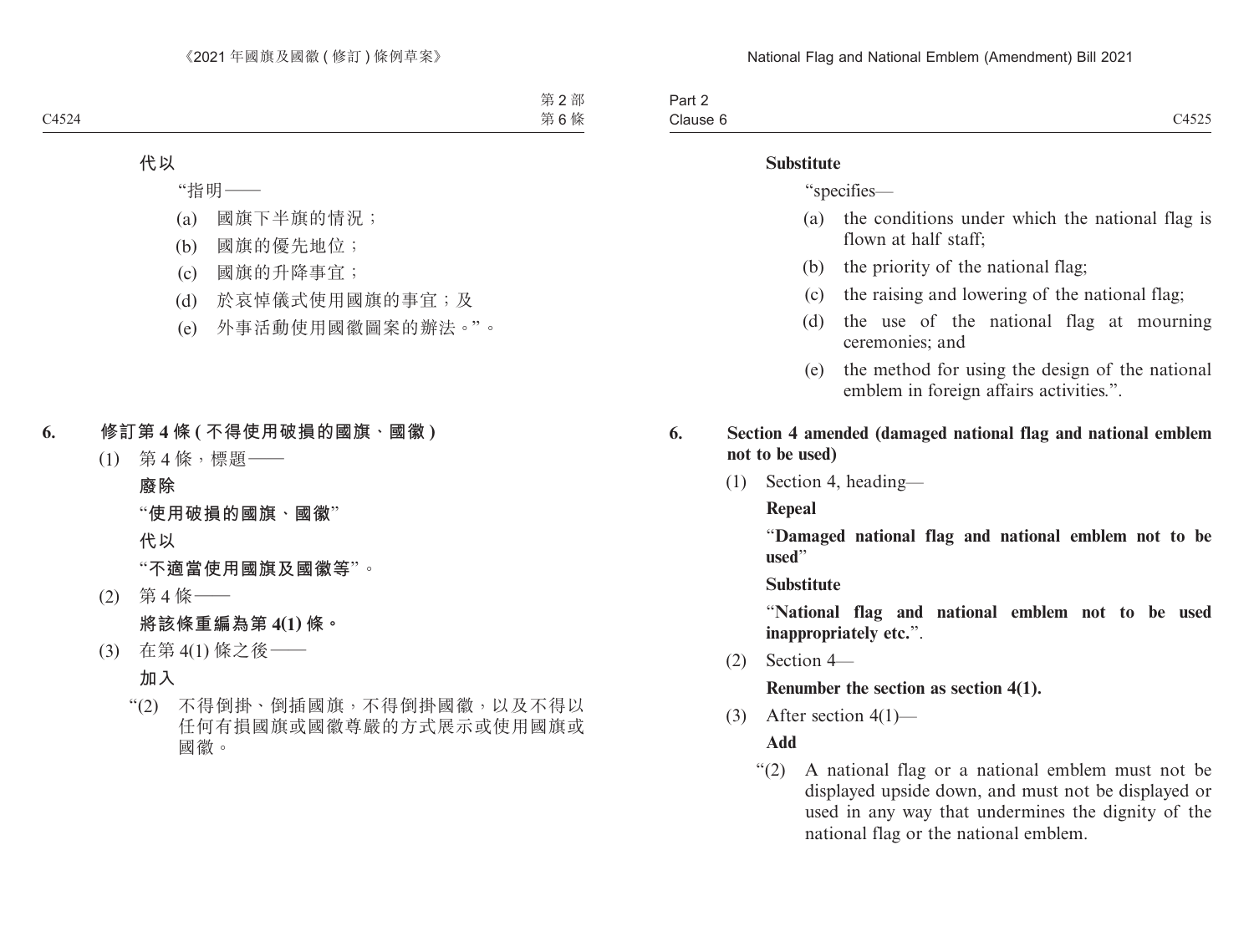| $J \cap r$<br>ail Z |                     |
|---------------------|---------------------|
| $\sim$<br>Clause 7  | 0.1507<br>. .<br>ℸึ |

- (3) A national flag or a national emblem must not be discarded at will.
- (4) A national flag or a national emblem that is damaged, defiled, faded or substandard must be recovered or disposed of in the manner stipulated by the Chief Executive.
- (5) After an event in which national flags or national emblems are used, the organizer must, in the manner stipulated by the Chief Executive, recover or dispose of the national flags or national emblems used on the site of the event."

#### **7. Section 4A added**

After section 4—

**Add**

## "**4A. Etiquette for taking part in or attending national flag raising ceremony**

When the national flag is being raised during a national flag raising ceremony, the etiquette to be followed by the persons who take part in or attend the ceremony is—

- (a) to stand solemnly facing the national flag;
- (b) to look at the national flag with respectful attention or to salute the national flag in an appropriate manner (as the case requires); and
- (c) to not behave in a way that undermines the dignity of the national flag.

**Note—**

For the requirement of playing and singing the national anthem at a national flag raising ceremony, please refer to section 5 of, and item 2 of Schedule 3 to, the National Anthem Ordinance (2 of 2020).".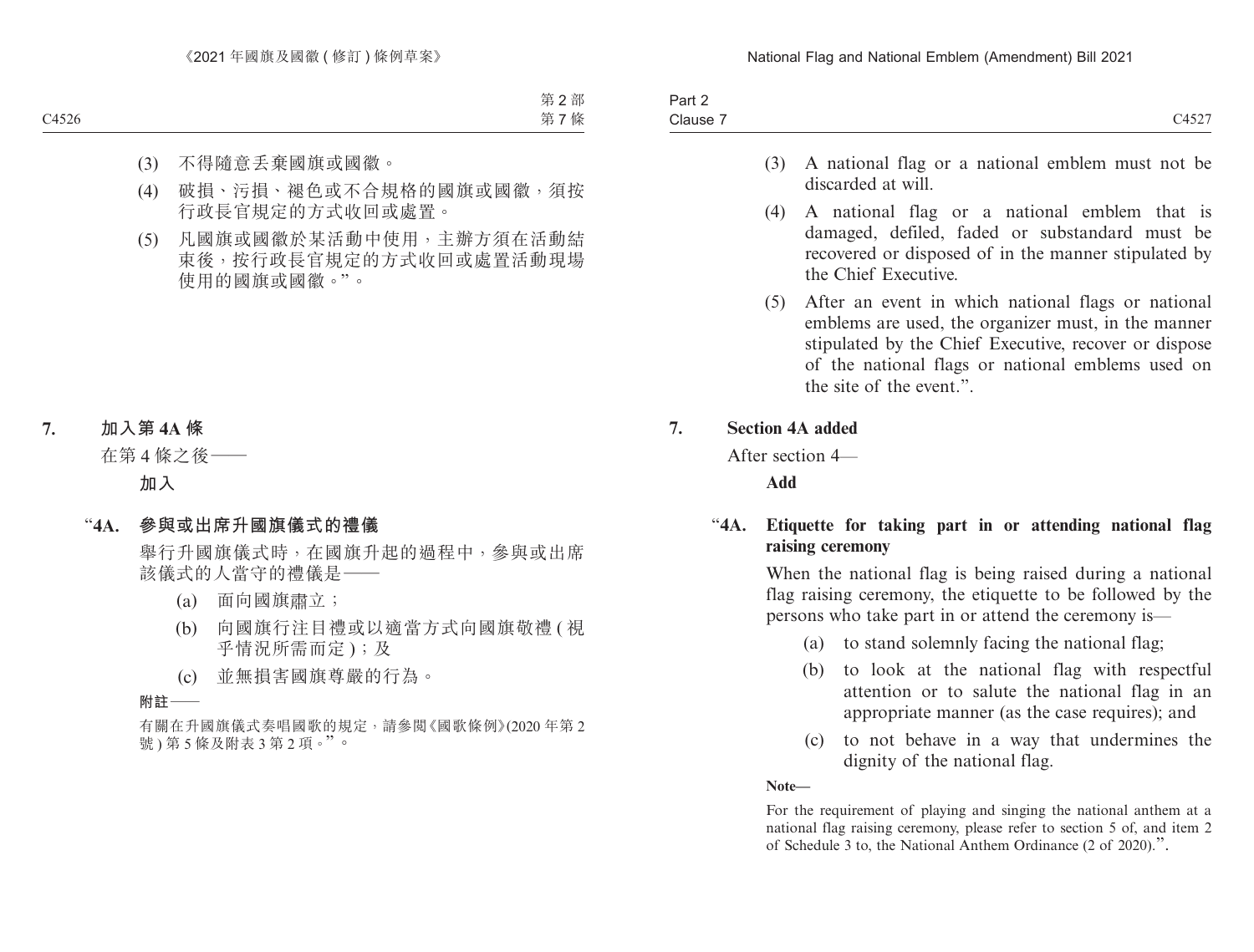| ا این م<br><b>Fail</b> |                              |
|------------------------|------------------------------|
| Clause 8               | $\bigcap$ 4520<br>-<br>◡┭◡∠ノ |

## **8. Section 5 amended (manufacture of national flag and national emblem regulated)**

 $(1)$  Section  $5(1)$ —

#### **Repeal**

"national flag for flying and the".

(2) Section 5(3)—

# **Repeal**

everything after "Schedule 2.".

(3) Section 5(5), Chinese text, before "政府"—

# **Add**

"特區".

## **9. Section 6 amended (prohibition on certain uses of national flag and national emblem)**

 $(1)$  Section  $6(1)$ —

# **Repeal paragraph (a)**

# **Substitute**

- "(a) trademarks, registered designs or commercial advertisements;".
- (2) Section 6(2)—

# **Repeal paragraph (a)**

# **Substitute**

- "(a) trademarks, registered designs or commercial advertisements;".
- (3) Section 6(2)(b), before "furnishings"—

# **Add**

"products in everyday life and".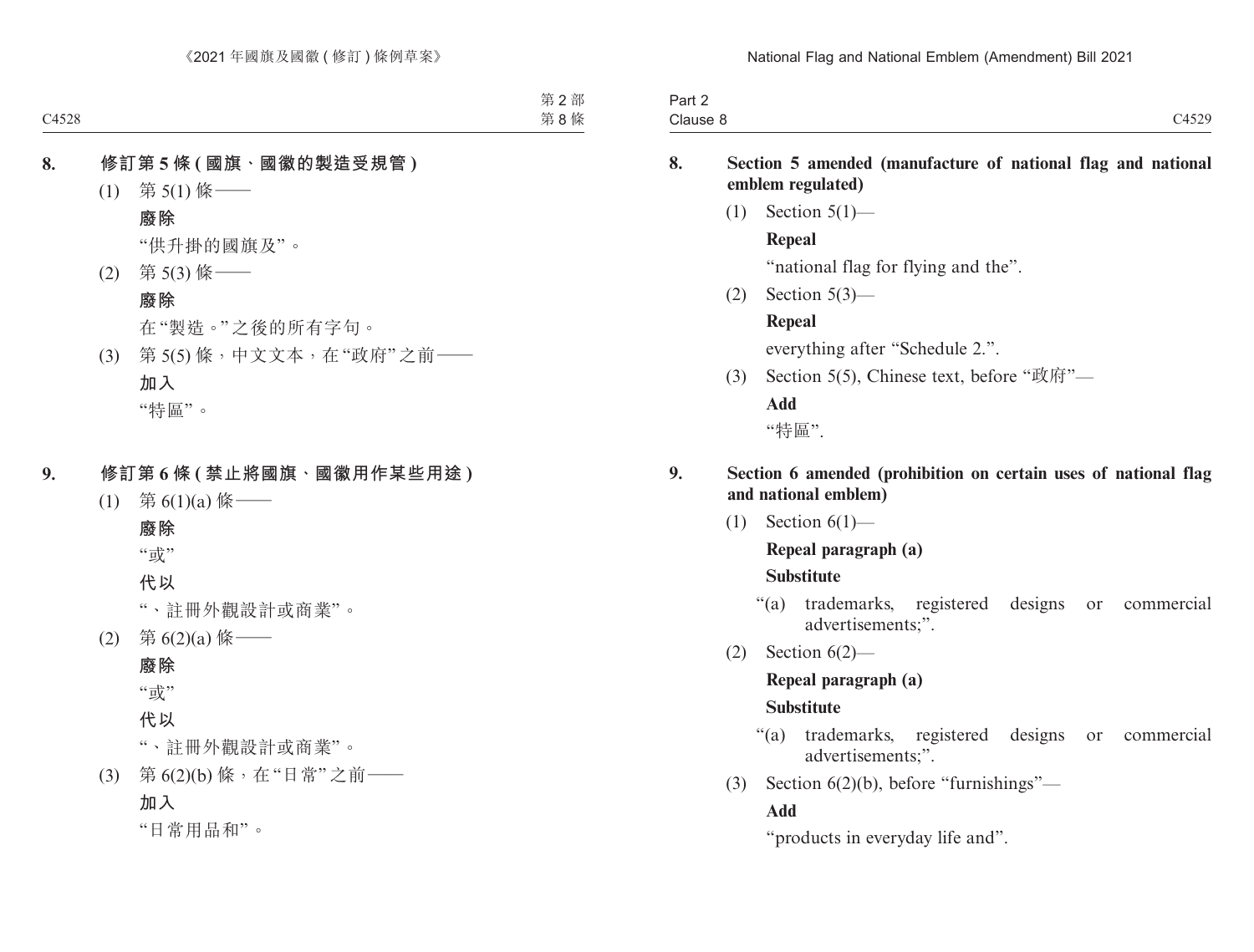| £<br>3 <sub>cm</sub><br>an z |                                                            |
|------------------------------|------------------------------------------------------------|
| -<br>Clause 10               | $\bigcap$ $\bigcap$ $\bigcap$ $\bigcap$ $\bigcap$<br>0.001 |

(4) After section 6(3)—

**Add**

"(4) In this section—

*registered design* (註冊外觀設計) has the meaning given by section 2(1) of the Registered Designs Ordinance (Cap. 522).".

**10. Section 7 substituted**

Section 7—

**Repeal the section Substitute**

#### "**7. Protection of national flag and national emblem**

- (1) A person commits an offence if the person publicly and intentionally desecrates the national flag or national emblem by burning, mutilating, scrawling on, defiling or trampling on it or its image or in any other way.
- (2) A person commits an offence if, with intent to desecrate the national flag or national emblem, the person intentionally publishes a desecration of the national flag or national emblem by burning, mutilating, scrawling on, defiling or trampling on it or its image or in any other way.
- (3) A person who commits an offence under this section is liable on conviction to a fine at level 5 and to imprisonment for 3 years.
- (4) Except as provided under subsection (2), a person does not commit an offence under this section by publishing a desecration of the national flag or national emblem by burning, mutilating, scrawling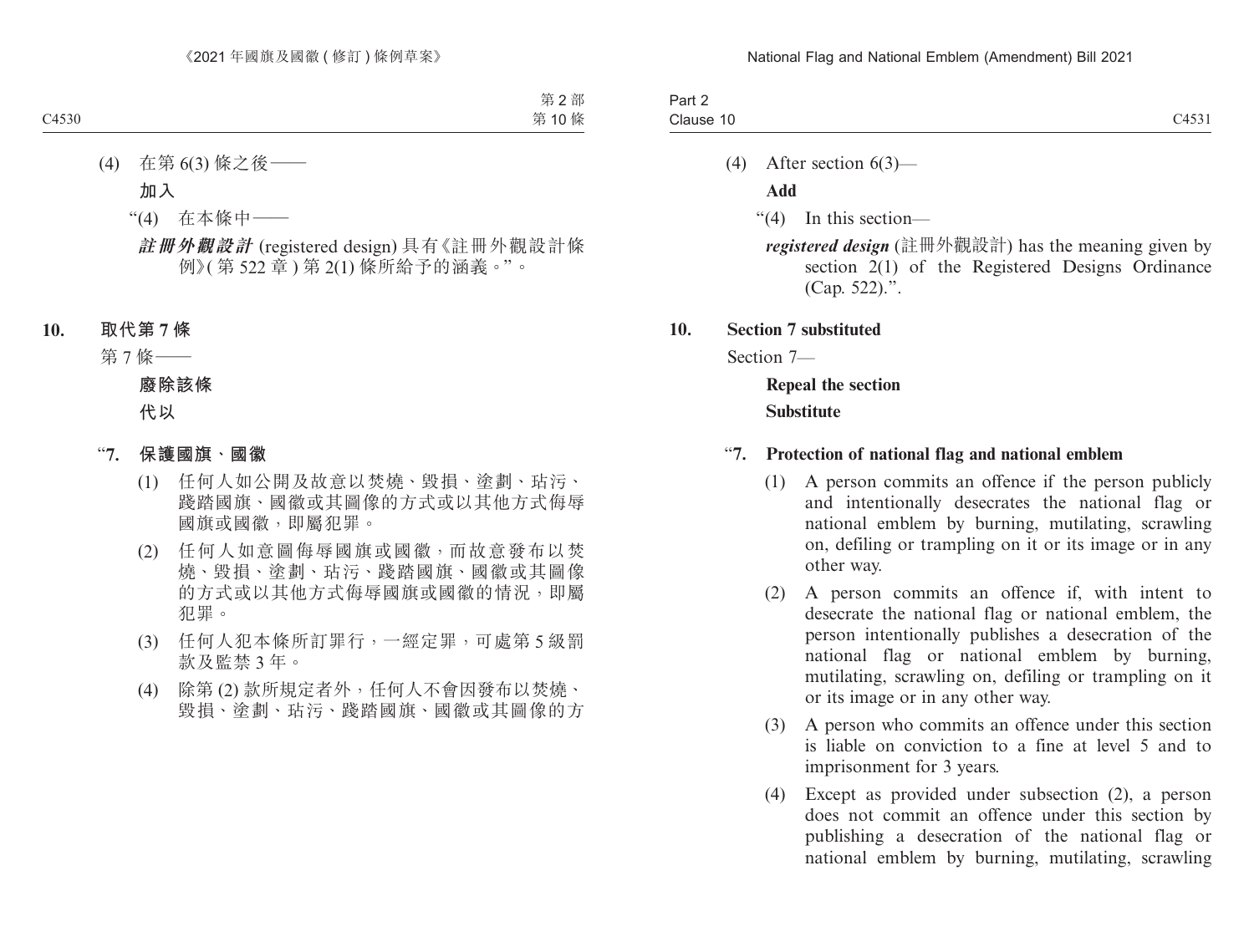| $\sim$<br>$Part \sim$ |                                                               |
|-----------------------|---------------------------------------------------------------|
| Clause 11             | $\sim$ $\sim$ $\sim$ $\sim$<br>1 A C<br>$\sim$<br>$\sim$ 1555 |

on, defiling or trampling on it or its image or in any other way.

- (5) Proceedings may only be commenced for an offence under this section before whichever is the earlier of the following—
	- (a) the end of the period of 1 year after the date on which the offence is discovered by, or comes to the notice of, the Commissioner of Police;
	- (b) the end of the period of 2 years after the date on which the offence is committed.
- (6) In this section—
- *desecrate* (侮辱), in relation to the national flag or national emblem, means to undermine the dignity of the national flag or national emblem as a symbol and sign of the People's Republic of China;

*publish* (發布) includes—

- (a) to communicate to the public in any form, including speaking, writing, printing, displaying notices, broadcasting, screening and playing of tapes or other recorded material; and
- (b) to distribute, disseminate or make available to the public.".

#### **11. Sections 7A and 7B added**

After section 7—

**Add**

- "**7A. Education in national flag and national emblem**
	- (1) The Secretary for Education must—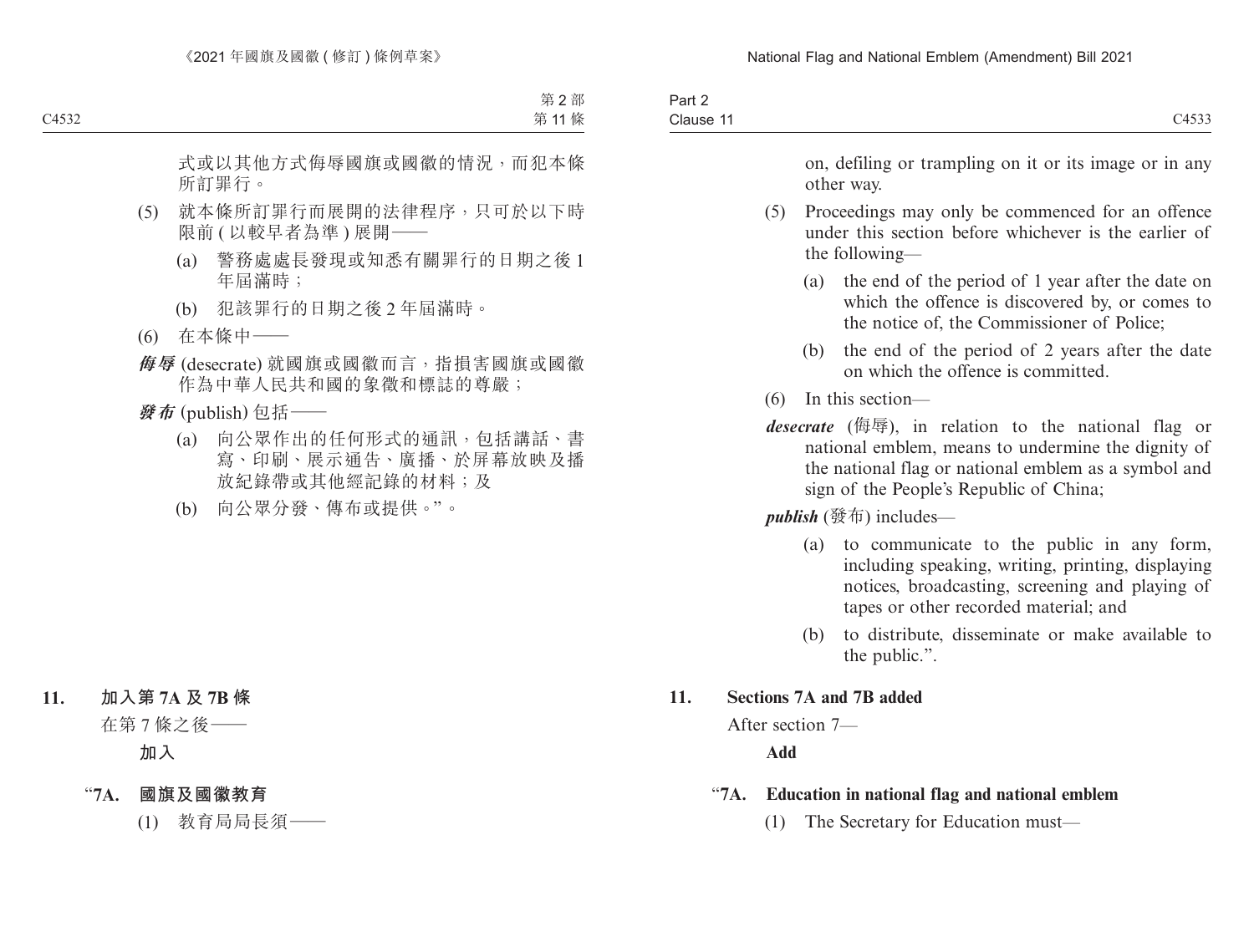| -<br>$30$ rt<br>−a⊓u∠ |                                       |
|-----------------------|---------------------------------------|
| Clause                | $\sim$ $\sim$ $\sim$ $\sim$<br>- 1000 |

| (a) | give directions for the inclusion of the national |
|-----|---------------------------------------------------|
|     | flag and national emblem in primary education     |
|     | and in secondary education to educate the         |
|     | students—                                         |
|     |                                                   |

- (i) on the history and spirit of the national flag and national emblem;
- (ii) on the regulation of displaying and using the national flag; and
- (iii) on the etiquette to be followed in a national flag raising ceremony; and
- (b) give directions to specified schools for matters relating to the daily display of the national flag and the weekly conduct of a national flag raising ceremony.
- (2) For dealing with matters relating to the daily display of the national flag and the weekly conduct of a national flag raising ceremony, a post secondary education institution must make reference to the directions given under subsection (1)(b).
- (3) In this section—

#### *post secondary education institution* (專上院校)—

- (a) means—
	- (i) an institution specified in section 2 of the Education Ordinance (Cap. 279); or
	- (ii) a school that provides post secondary education as defined by section 3(1) of that Ordinance; but
- (b) does not include a school that solely provides regulated courses as defined by section 2(1) of the Non-local Higher and Professional Education (Regulation) Ordinance (Cap. 493);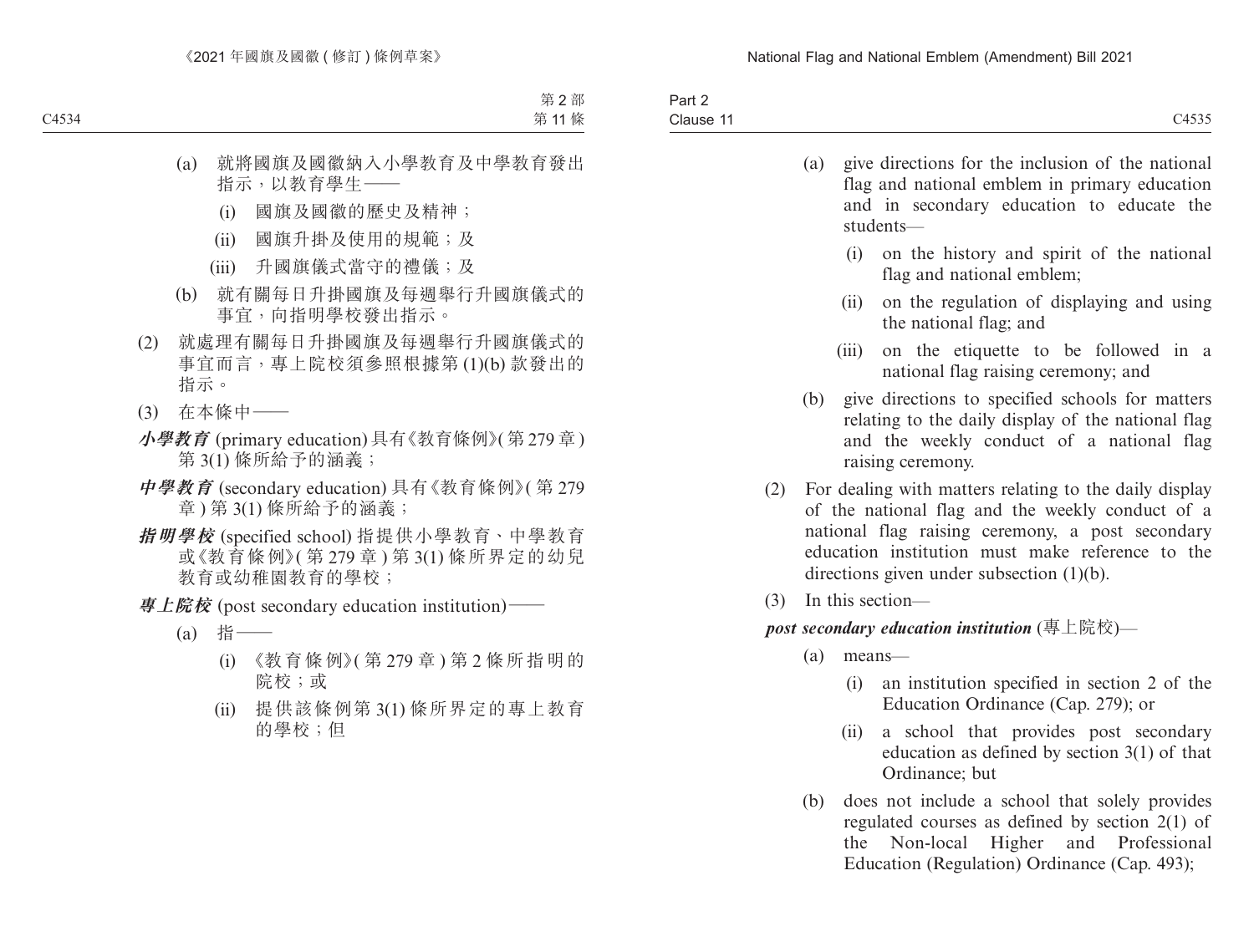| Part 2    |       |
|-----------|-------|
| Clause 11 | C4537 |

- *primary education* (小學教育) has the meaning given by section 3(1) of the Education Ordinance (Cap. 279);
- *school* (學校) has the meaning given by section 3(1) of the Education Ordinance (Cap. 279);
- *secondary education* (中學教育) has the meaning given by section 3(1) of the Education Ordinance (Cap. 279);
- *specified school* (指明學校) means a school that provides primary education or secondary education, or nursery education or kindergarten education as defined by section 3(1) of the Education Ordinance (Cap. 279).

## **7B. Inclusion in sound broadcasting and domestic television programme services**

- (1) This section applies if, under the terms and conditions of a broadcasting licence, the licensee may be required by a determination or direction of the Communications Authority to broadcast announcements in the public interest, or to include material in the public interest, in the licensed service.
- (2) By a determination or direction that has been made in relation to the broadcasting licence, the licensee may be required to promote the national flag, the national emblem and their designs by an announcement in the public interest, or material in the public interest, in the licensed service.
- (3) The Communications Authority must make a determination or direction in relation to the broadcasting licence, requiring the licensee to promote the national flag, the national emblem and their designs by an announcement in the public interest, or material in the public interest, in the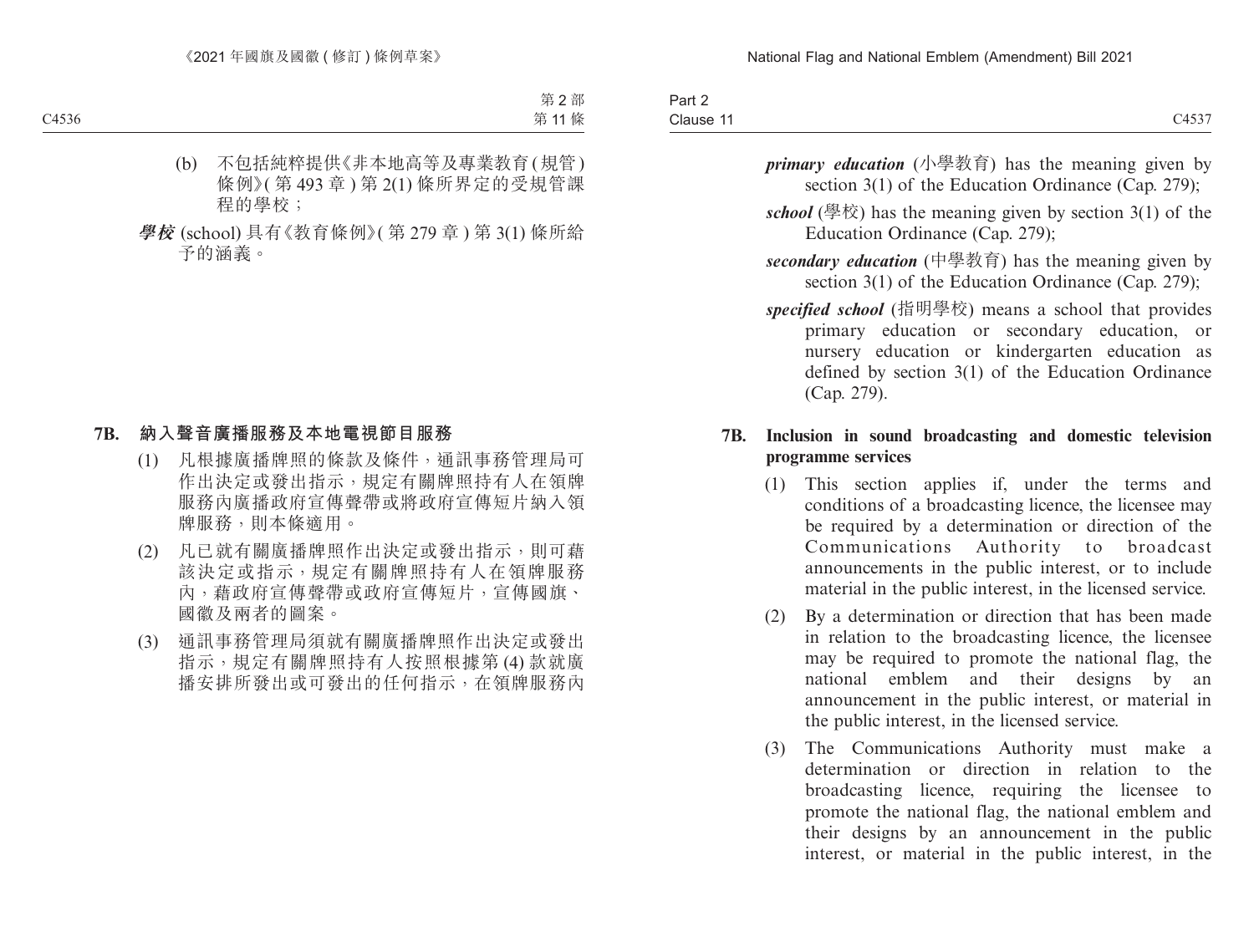| $\overline{\phantom{0}}$<br>Dort<br>Pall Z |                                        |
|--------------------------------------------|----------------------------------------|
| Clause 12                                  | $^{\circ}4539$<br>$\cup$ $\cup$ $\cup$ |

licensed service in accordance with any direction on broadcasting arrangements that is or may be given under subsection (4).

- (4) The Chief Executive may give directions on broadcasting arrangements for the purposes of subsection  $(3)$ .
- (5) A direction under subsection (4) is not subsidiary legislation.
- (6) In this section—

*broadcasting licence* (廣播牌照) means—

- (a) a licence granted under section 13C(2) of the Telecommunications Ordinance (Cap. 106), or such a licence renewed under section 13E(2) of that Ordinance; or
- (b) a licence granted under sections 8(1) and 10(1) of the Broadcasting Ordinance (Cap. 562), or such a licence extended or renewed under section 11(1) of that Ordinance;
- *Communications Authority* (通訊事務管理局) means the Communications Authority established by section 3 of the Communications Authority Ordinance (Cap. 616).".
- **12. Section 8 amended (copy of national flag or national emblem)**

Section 8, before "belief"—

**Add**

"reasonable".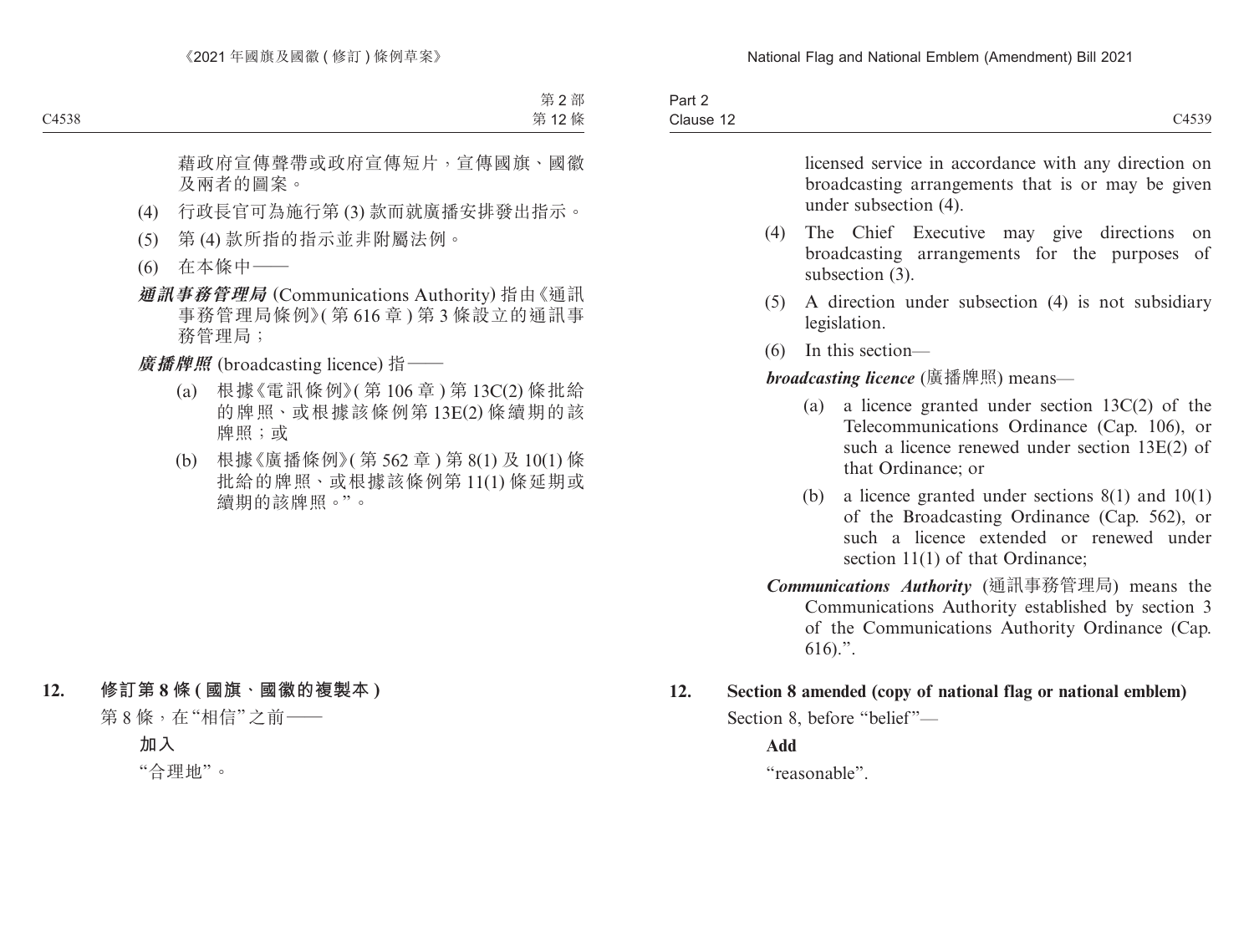| Part ∠      |                                |
|-------------|--------------------------------|
| Clause<br>. | $-1$ $-1$ $-$<br>NД<br>・・・ー・・・ |

### **13. Section 9 amended (application of regional laws)**

(1) Section 9(2)—

#### **Repeal**

"national law promulgated under Annex III of the Basic Law."

#### **Substitute**

"relevant national law,".

(2) After section 9(2)—

## **Add**

- "(3) In this section—
	- *National Emblem Law* (《國徽法》) means the Law of the People's Republic of China on the National Emblem adopted at the 18th Meeting of the Standing Committee of the Seventh National People's Congress on 2 March 1991, as amended by—
		- (a) the Decision of the Standing Committee of the National People's Congress on Amending Some Laws adopted at the 10th Meeting of the Standing Committee of the Eleventh National People's Congress on 27 August 2009; and
		- (b) the Decision of the Standing Committee of the National People's Congress on Amending the Law of the People's Republic of China on the National Emblem adopted at the 22nd Meeting of the Standing Committee of the Thirteenth National People's Congress on 17 October 2020;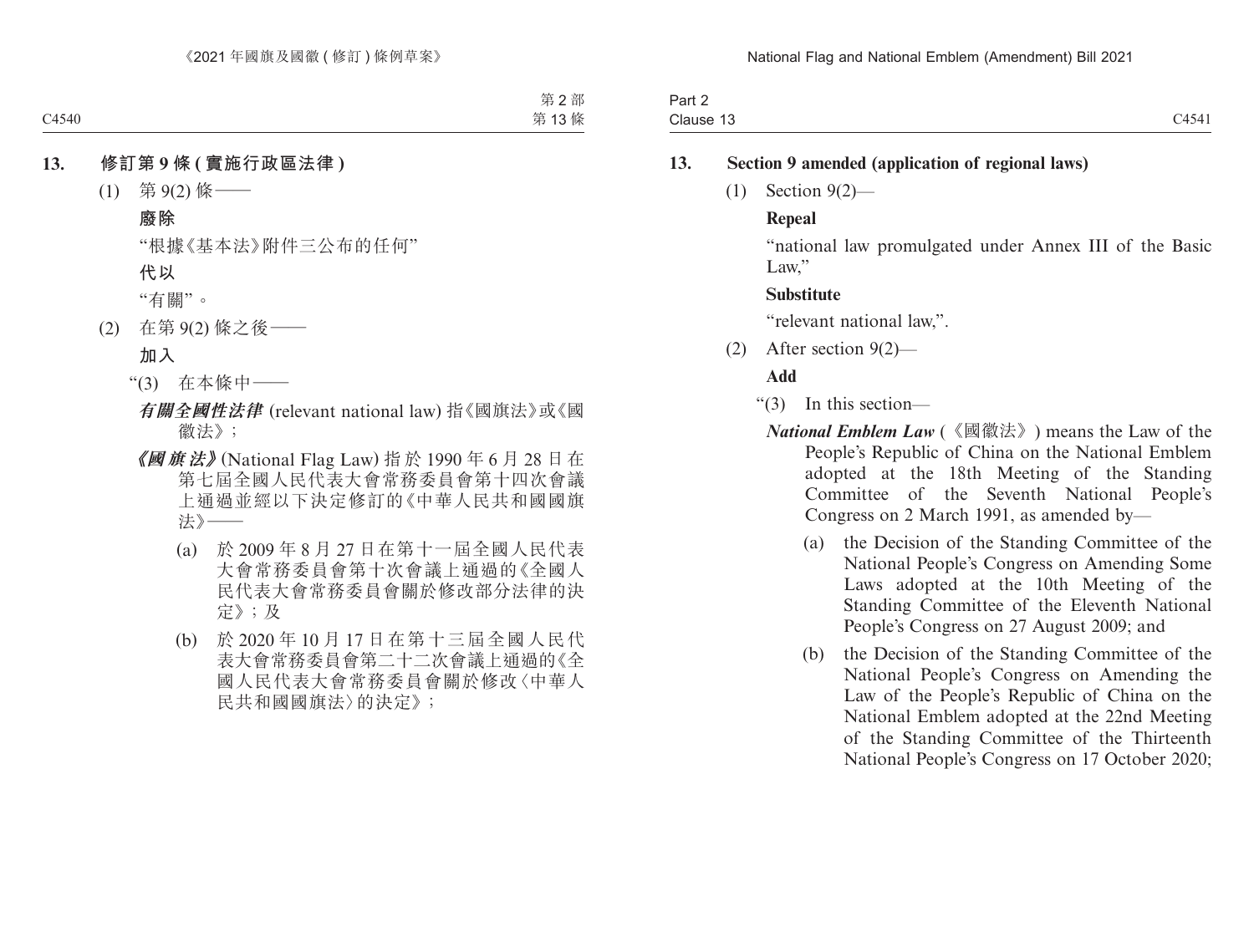| Part 2 |       |
|--------|-------|
| Clause | C4543 |

- *National Flag Law* (《國旗法》) means the Law of the People's Republic of China on the National Flag adopted at the 14th Meeting of the Standing Committee of the Seventh National People's Congress on 28 June 1990, as amended by—
	- (a) the Decision of the Standing Committee of the National People's Congress on Amending Some Laws adopted at the 10th Meeting of the Standing Committee of the Eleventh National People's Congress on 27 August 2009; and
	- (b) the Decision of the Standing Committee of the National People's Congress on Amending the Law of the People's Republic of China on the National Flag adopted at the 22nd Meeting of the Standing Committee of the Thirteenth National People's Congress on 17 October 2020;

*relevant national law* (有關全國性法律) means the National Flag Law or the National Emblem Law.".

## **14. Schedule 1 amended (specifications for the national flag of the People's Republic of China)**

Schedule 1, before the design for making the national flag—

**Add**

"(4) If national flags of nonstandard sizes are required in special circumstances, they are to be of a scaled-up or a scaled-down size.

(5) The size of the national flag must be proportional to the staff, and be commensurate with the purpose of use, the surrounding buildings and the surrounding environment.".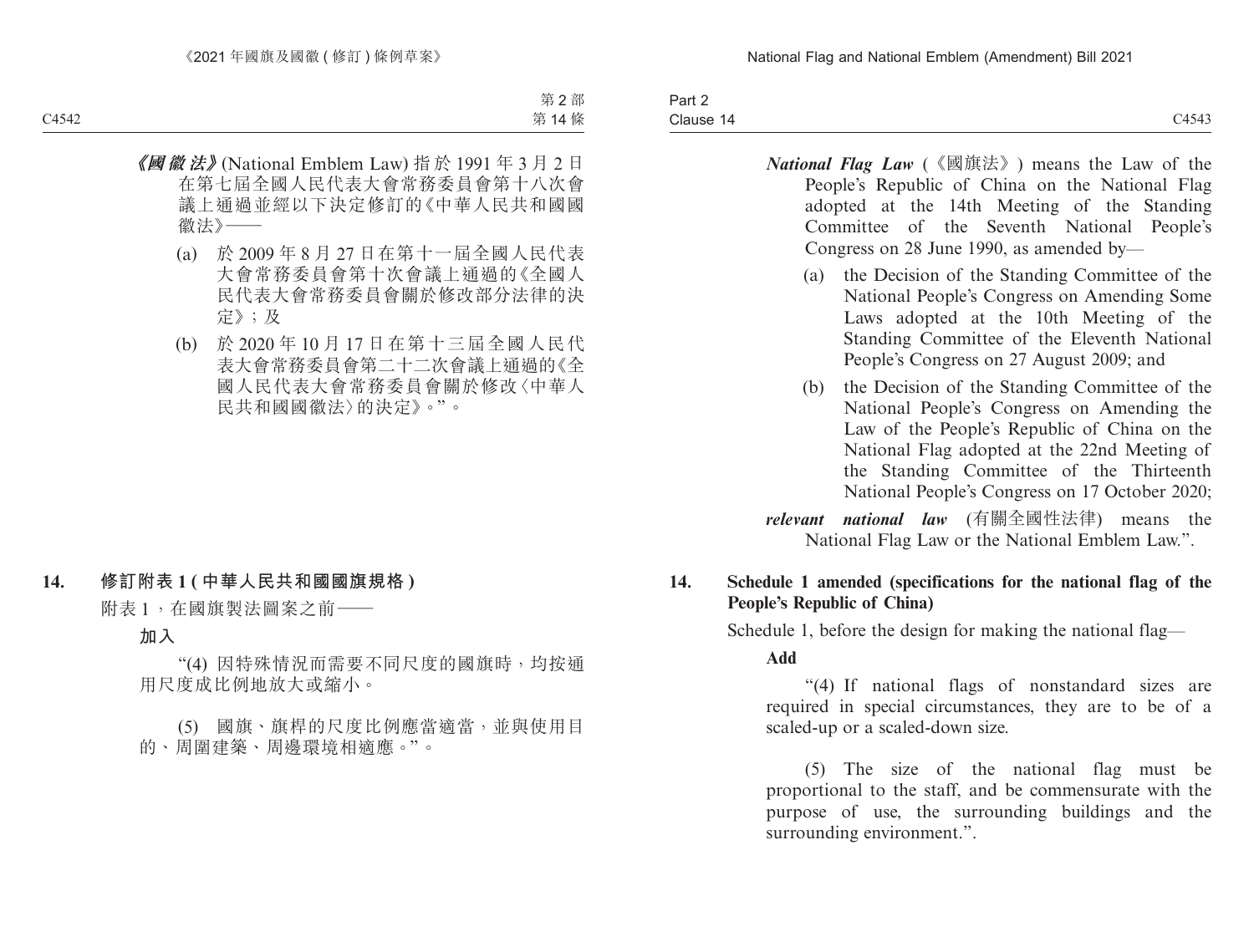| Part 2                        |                |
|-------------------------------|----------------|
| $\sim$<br>$\sim$<br>Clause 15 | C4545<br>しサノサノ |

#### **15. Schedule 2 amended (specifications for the national emblem of the People's Republic of China)**

Schedule 2, before the squared ink line sketch of the People's Republic of China's national emblem—

**Add**

"7. If national emblems of nonstandard sizes are required in special circumstances, they are to be of a scaled-up or a scaled-down size, and be commensurate with the purpose of use, the buildings where they are hung and the surrounding environment.".

- **16. Schedule 3 amended (conditions for flying the national flag at half staff, the priority of the national flag and the raising and lowering of the national flag)**
	- (1) Schedule 3, heading—

**Repeal**

"**Lowering of the National Flag**"

**Substitute**

"**Lowering of the National Flag, etc.**".

(2) Schedule 3, under heading "**Flying national flag at half staff**", section 2—

# **Repeal**

everything after "Executive"

# **Substitute**

"that national memorial ceremonies are held or that serious natural calamities, public health emergencies or other unfortunate events have occurred and caused especially serious casualties.".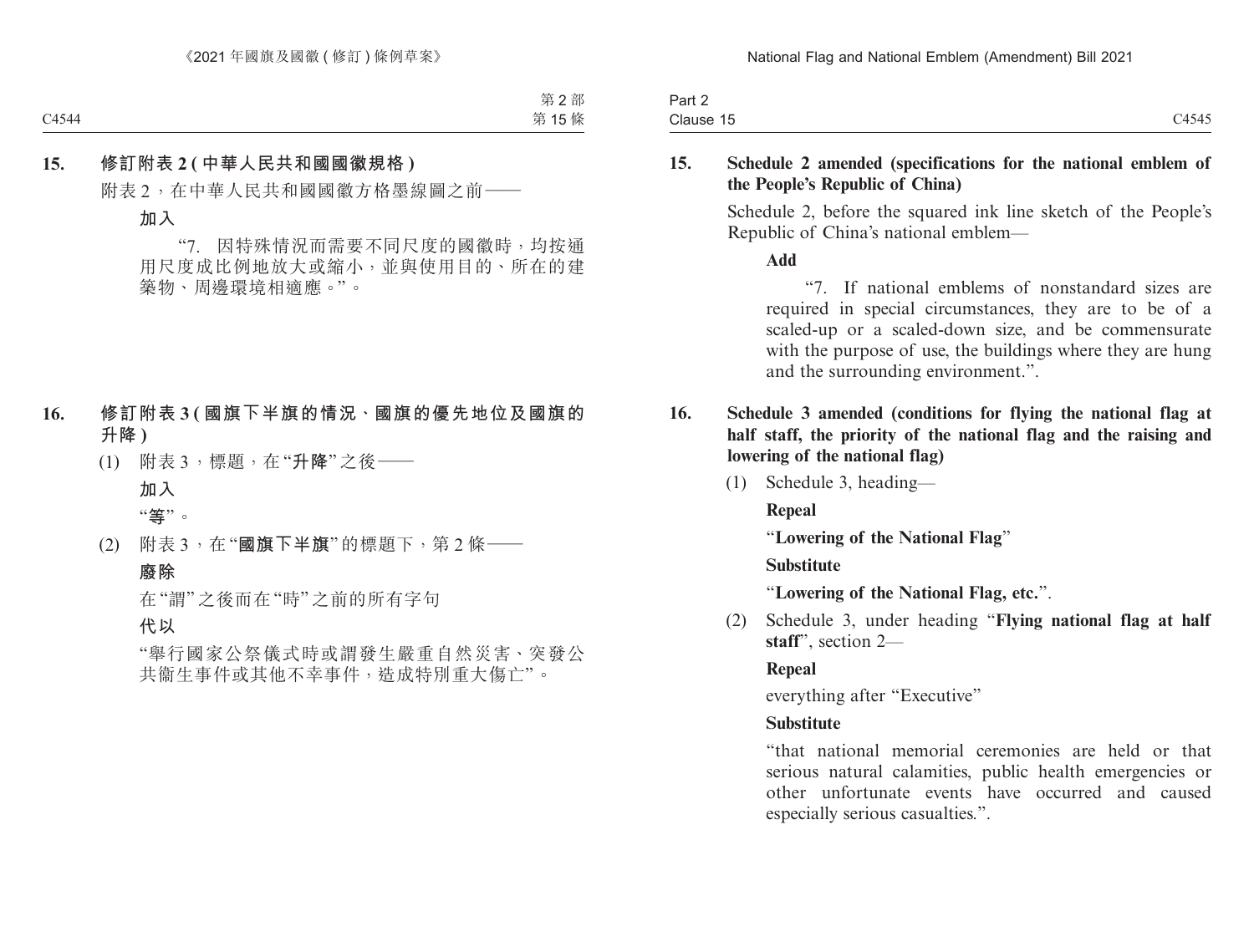| $\cdot$ $ \cdot$ $-$<br>Clause<br>16<br>434<br>$\overline{\phantom{0}}$ | $J \cap r$<br>an z |  |
|-------------------------------------------------------------------------|--------------------|--|
|                                                                         |                    |  |

- (3) Schedule 3, under heading "**Raising and lowering national flag**", after section 2— **Add**
- "3. If the national flag is displayed pursuant to section 3(1) or (2), the national flag must, as far as practicable, be raised in the morning and lowered in the evening.
	- 4. Despite any other provision of this Ordinance, the display of the national flag may be dispensed with in case of inclement weather.".
- (4) At the end of Schedule 3—

#### **Add**

#### "**Use of national flag at mourning ceremonies**

- 1. When holding a mourning ceremony for a specified person who has passed away, the remains, coffin or urn of the person may be covered with a national flag.
- 2. *Specified person* (指明人士) means, as the Central People's Government advises the Chief Executive, a person who—
	- (a) has made outstanding contributions to the People's Republic of China;
	- (b) is a martyr; or
	- (c) is a person stipulated by the Central People's Government.
- 3. When covering the remains, coffin or urn with a national flag, the flag must not touch the ground.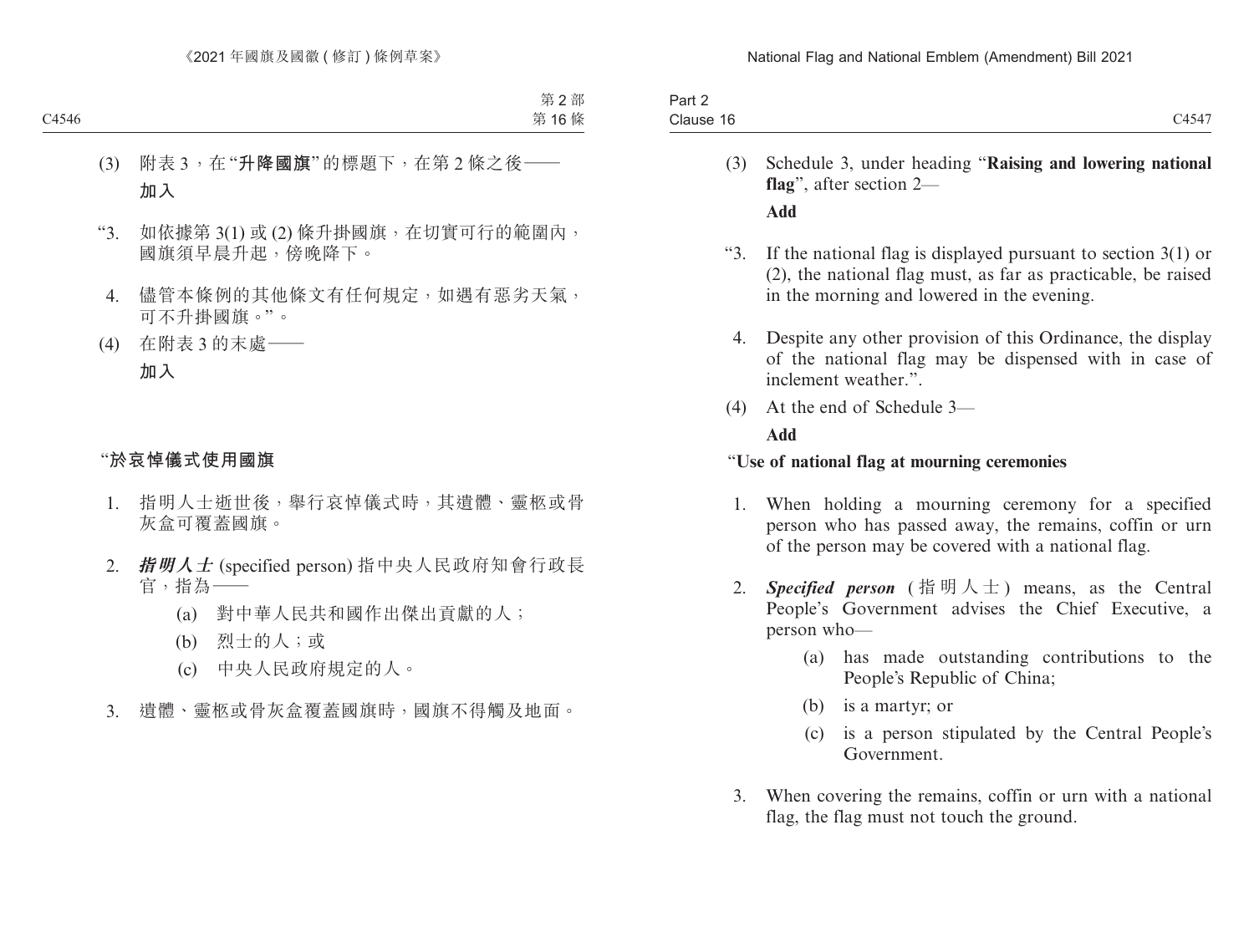| $.$ $.1$ $ -$<br>$\sim$<br>411L       |       |
|---------------------------------------|-------|
| $\overline{\phantom{a}}$<br>Clause 16 | C4549 |

4. After the ceremony concerned ends, the national flag must be recovered for safekeeping.

#### **Method for using design of national emblem in foreign affairs activities**

1. The method for the use of the design of the national emblem in foreign affairs activities is to be implemented in accordance with the provision of the Ministry of Foreign Affairs.".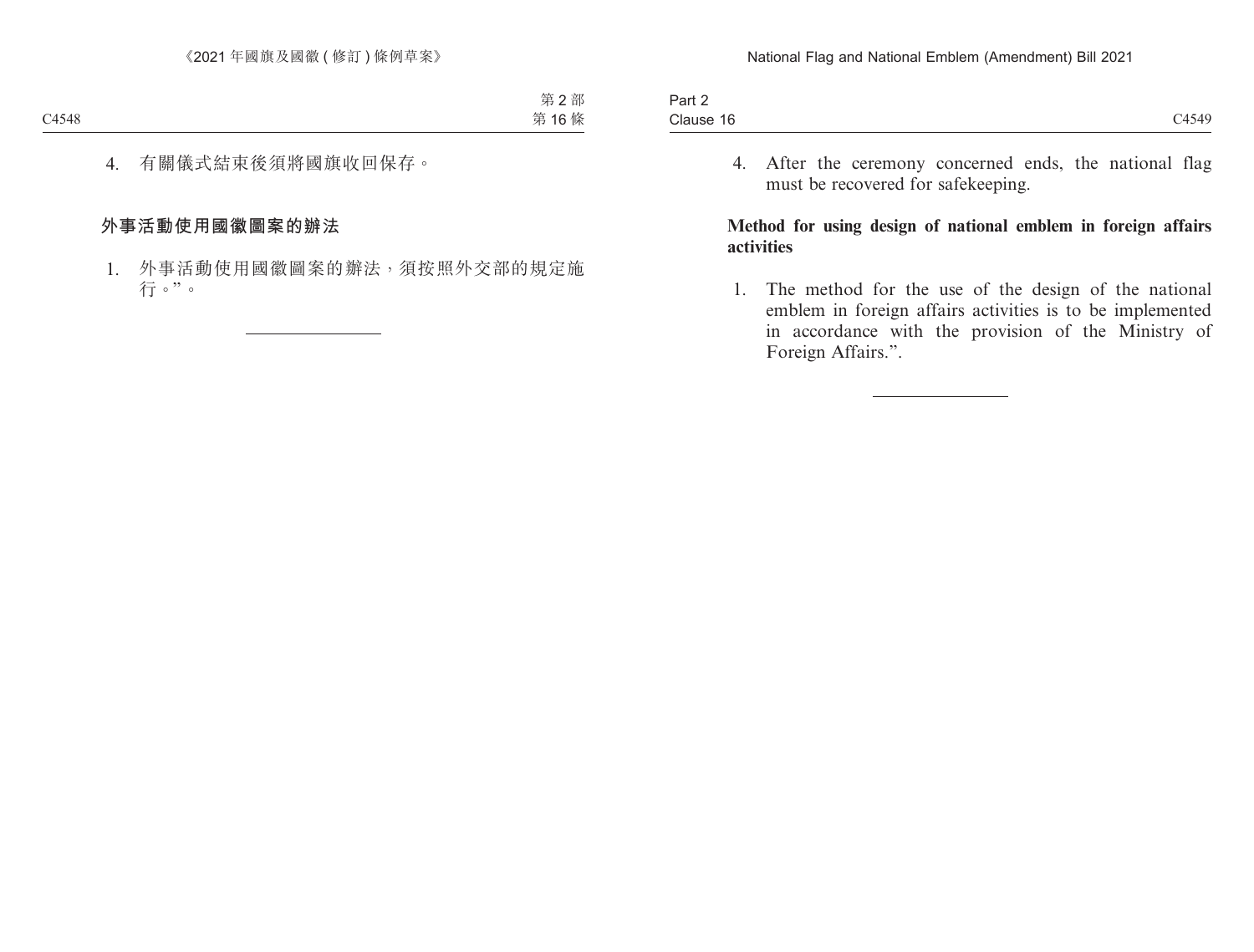# **Part 3**

# **Amendment to Registered Designs Ordinance (Cap. 522)**

**17. Section 8A added**

After section 8—

**Add**

## "**8A. Designs with national flag or national emblem are not registrable**

- (1) A design is not registrable if it consists of or contains the national flag, the national emblem or their designs.
- (2) In this section—
- *national emblem* (國徽) has the meaning given by section 2(1) of the National Flag and National Emblem Ordinance (116 of 1997);
- *national flag* (國旗) has the meaning given by section  $2(1)$ of the National Flag and National Emblem Ordinance (116 of 1997).".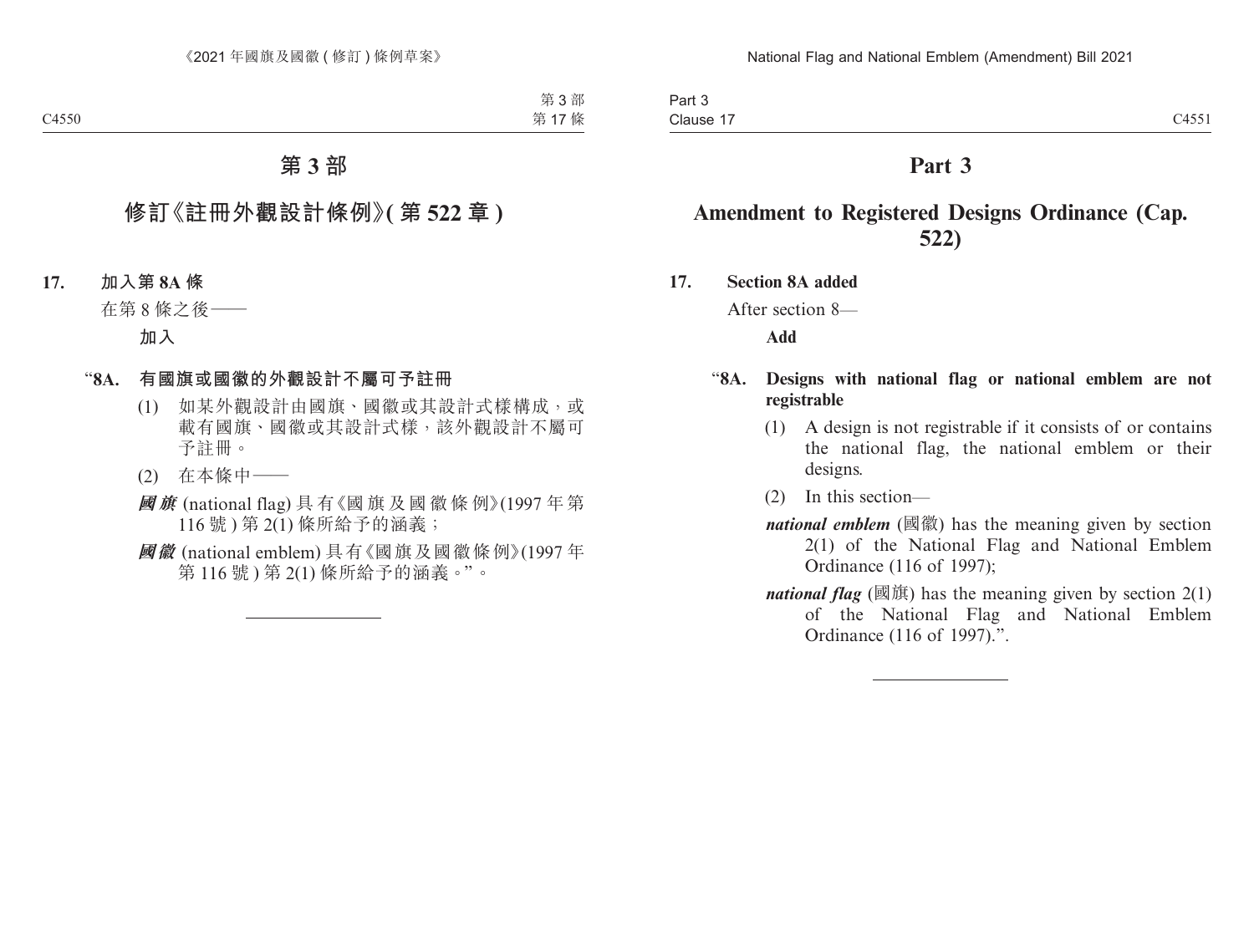# **Part 4**

# **Amendment to Registered Designs Rules (Cap. 522 sub. leg. A)**

**18. Section 12 amended (evidence relating to armorial bearings, etc.)** Section 12—

**Repeal**

"Where"

# **Substitute**

"Subject to section 8A of the Ordinance, where".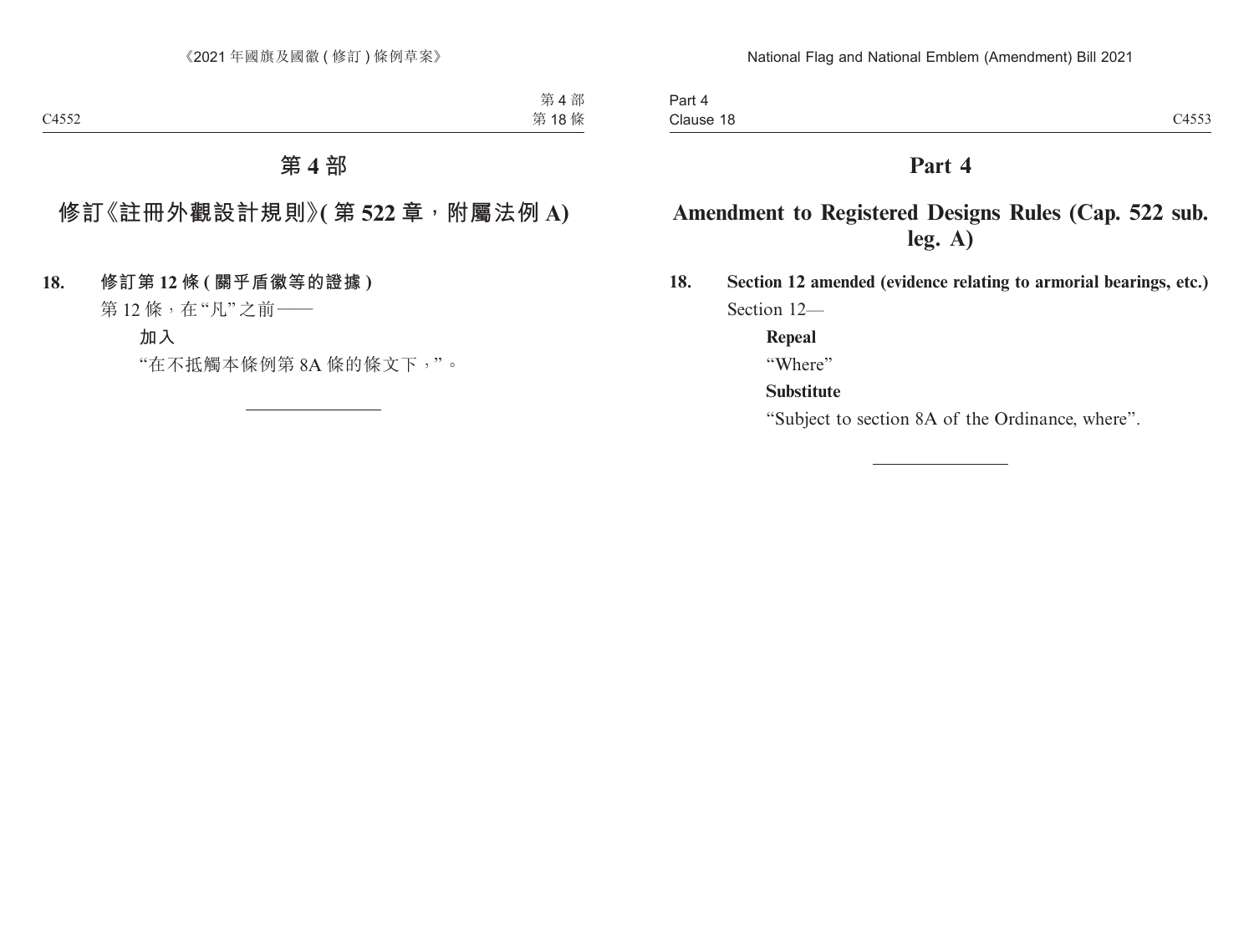Paragraph 1 and 2006 and 2007 and 2007 and 2008 and 2007 and 2008 and 2012 and 2013 and 2014 and 2014 and 2014 Explanatory Memorandum Paragraph 1

#### **Explanatory Memorandum**

The objects of this Bill are to amend the National Flag and National Emblem Ordinance (116 of 1997) (*Ordinance*) in light of the Decision of the Standing Committee of the National People's Congress on Amending the Law of the People's Republic of China on the National Flag (*National Flag Law*), and on Amending the Law of the People's Republic of China on the National Emblem (*National Emblem Law*), adopted at the 22nd Meeting of the Standing Committee of the Thirteenth National People's Congress on 17 October 2020, and to provide for incidental matters.

- 2. Clause 1 sets out the short title.
- 3. Clause 3 updates the long title of the Ordinance in light of the amendments to the other parts of the Ordinance.
- 4. Clause 4 adds a preamble to the Ordinance to explain the objects of the Ordinance.
- 5. Clause 5 adds new subsections to section 3 of the Ordinance to deal with the use of the design of the national emblem on websites and the recovery and disposal of national flags and national emblems.
- 6. Clause 6 adds new subsections to section 4 of the Ordinance to provide that the national flag and national emblem must not be used or disposed of inappropriately.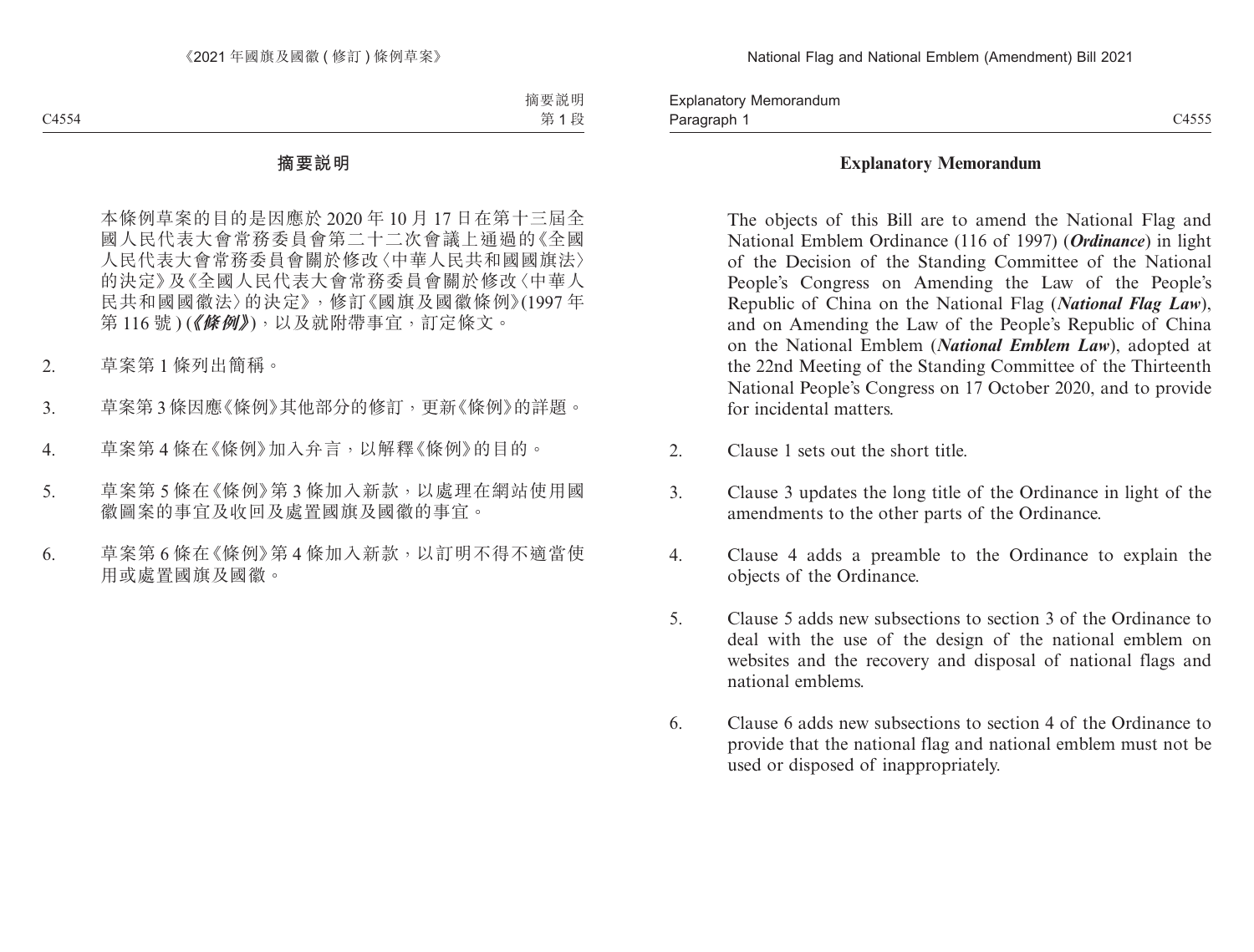Paragraph 7 and 2006 C4557 C4557 C4557 Explanatory Memorandum Paragraph 7

- 7. Clause 7 adds a new section 4A to the Ordinance to provide for the etiquette to be followed during a national flag raising ceremony by the persons who take part in or attend the ceremony.
- 8. Clause 8 amends section 5 of the Ordinance so that national flags no longer need to be manufactured by designated enterprises and that the display or use of the national emblem in unusual dimensions is no longer subject to the prior approval.
- 9. Clause 9 amends section 6 of the Ordinance—
	- (a) to prohibit the display or use of the national flag or its design in registered designs or commercial advertisements; and
	- (b) to prohibit the display or use of the national emblem or its design in registered designs, commercial advertisements or products in everyday life.
- 10. Clause 10 replaces section 7 of the Ordinance with a new one. The new section 7 prohibits a person from publicly and intentionally desecrating the national flag or national emblem by burning, mutilating, scrawling on, defiling or trampling on it or its image or in any other way. It further prohibits a person from intentionally publishing a desecration of the national flag or national emblem by burning, mutilating, scrawling on, defiling or trampling on it or its image, or in any other way, with intent to desecrate the national flag or national emblem. The new section 7(6) contains the definitions of *desecrate* and *publish* for the purposes of the prohibitions. A contravention of any of the prohibitions is an offence.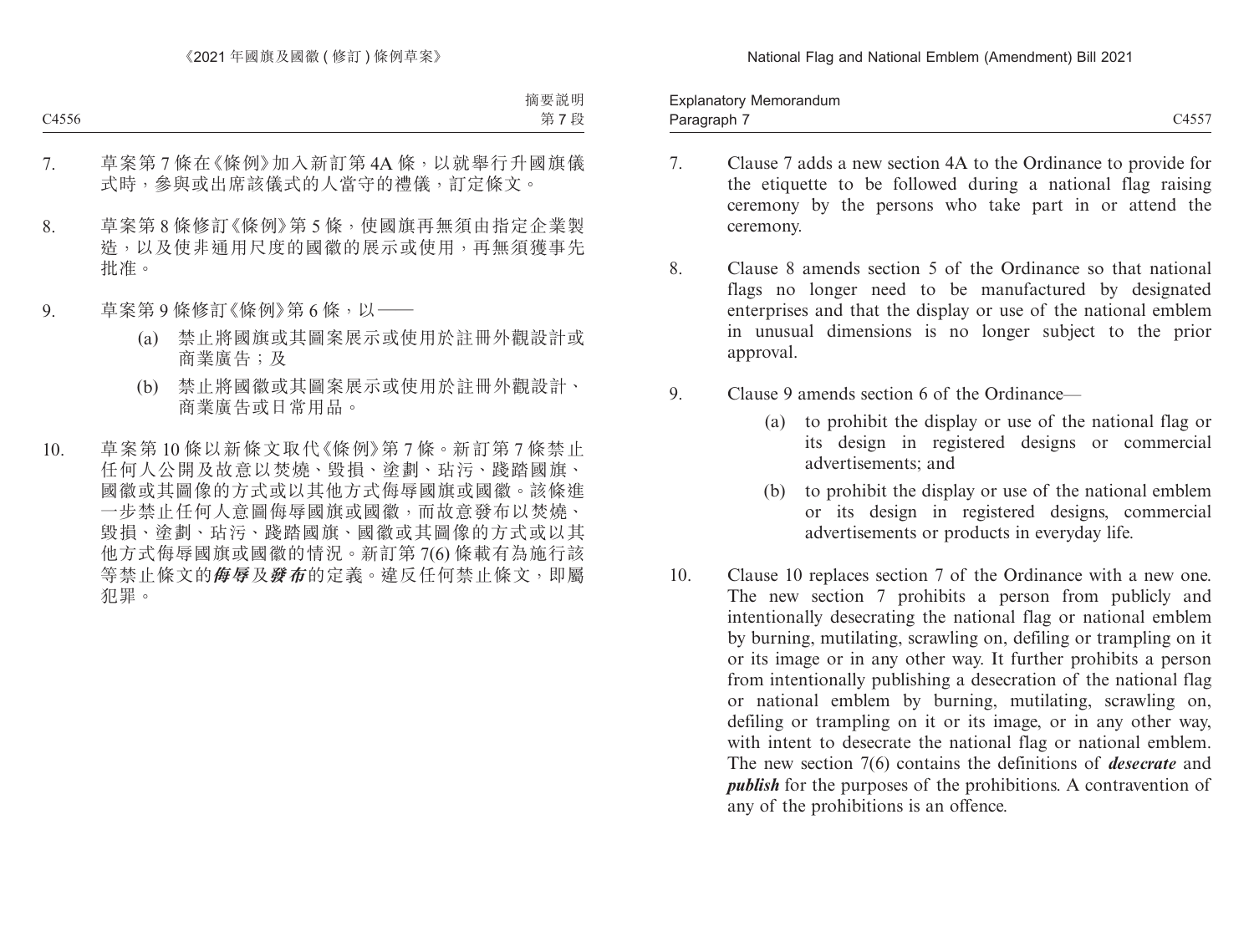Paragraph 11 and the control of the control of the control of the control of the control of the control of the control of the control of the control of the control of the control of the control of the control of the contro Explanatory Memorandum Paragraph 11

- 11. Clause 11 adds new sections 7A and 7B to the Ordinance. The new section 7A requires the Secretary for Education (*Secretary*)—
	- (a) to give directions for the inclusion of the national flag and national emblem in primary education and in secondary education; and
	- (b) to give directions to nurseries, kindergartens, primary schools and secondary schools for matters relating to the daily display of the national flag and the weekly conduct of a national flag raising ceremony (*flag display and raising matters*).

The section also requires post secondary education institutions to make reference to the directions given by the Secretary for flag display and raising matters.

12. The new section 7B applies if under the terms and conditions of a sound broadcasting licence or domestic television licence, the licensee may be required by a determination or direction of the Communications Authority to broadcast announcements in the public interest, or to include material in the public interest, in the licensed service. By a determination or direction that has been made in relation to the licence, the licensee may be required to promote the national flag, the national emblem and their designs by an announcement in the public interest, or material in the public interest, in the licensed service. Moreover, the Communications Authority must make a determination or direction in relation to the licence, requiring the licensee to promote the national flag, the national emblem and their designs by an announcement in the public interest, or material in the public interest, in the licensed service in accordance with any direction on broadcasting arrangements that is or may be given by the Chief Executive.